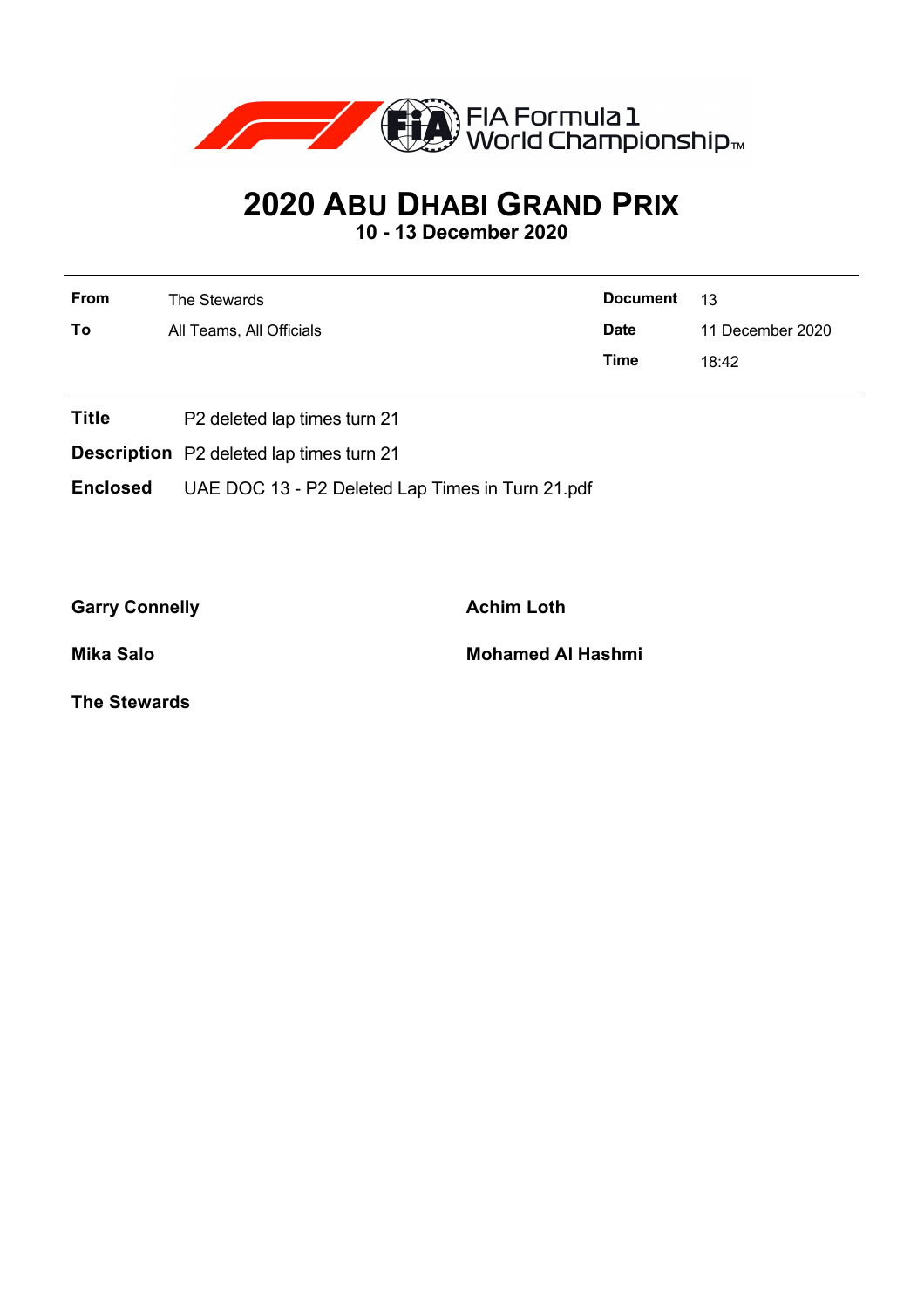

## **2020 ABU DHABI GRAND PRIX**

**10 – 13 December 2020** 

| From | The Stewards             | <b>Document</b>     | -13                       |
|------|--------------------------|---------------------|---------------------------|
| To   | All Officials, All Teams | <b>Date</b><br>Time | 11 December 2020<br>18:42 |

The Stewards, having received reports from the Race Director, have considered the following matters and determine the following:

**Session** Practice 2

**Fact** The cars below did not use the track at turn 21

| <b>Decision</b> | Car | <b>Driver</b>           | <b>Competitor</b>             | <b>Offence</b><br>time | <b>Lap Time</b> |
|-----------------|-----|-------------------------|-------------------------------|------------------------|-----------------|
| $\mathbf{1}$    | 20  | Kevin Magnussen         | Haas F1 Team                  | Out Lap                |                 |
|                 |     |                         |                               | 17:02:27               | 1:43.977        |
| $\overline{2}$  | 16  | <b>Charles Leclerc</b>  | Scuderia Ferrari              | 17:15:49               | 1:41.283        |
|                 |     |                         |                               | Next Lap               | 1:41.795        |
| 3               | 23  | <b>Alexander Albon</b>  | Aston Martin Red Bull Racing  | 17:28:02               | 1:37.015        |
|                 |     |                         |                               | Next Lap               | 2:35.719        |
| 4               | 5   | <b>Sebastian Vettel</b> | Scuderia Ferrari              | 17:30:47               | 1:38.789        |
|                 |     |                         |                               | Next Lap               | 2:19.634        |
| 5               | 16  | <b>Charles Leclerc</b>  | Scuderia Ferrari              | 17:31:18               | 1:37.984        |
|                 |     |                         |                               | Next Lap               | 2:33.944        |
| 6               | 20  | Kevin Magnussen         | Haas F1 Team                  | 17:34:19               | 1:39.077        |
|                 |     |                         |                               | 1:39.077               | 1:51.466        |
| $\overline{7}$  | 16  | <b>Charles Leclerc</b>  | Scuderia Ferrari              | 17:35:31               | 1:38.902        |
|                 |     |                         |                               | Next Lap               | Pit             |
| 8               | 44  | <b>Lewis Hamilton</b>   | Mercedes-AMG Petronas F1 Team | 17:44:08               | 1:36.097        |
|                 |     |                         |                               | Next Lap               | 2:58.260        |
| 9               | 6   | Nicholas Latifi         | <b>Williams Racing</b>        | 17:44:46               | 1:39.099        |
|                 |     |                         |                               | Next Lap               | Pit             |